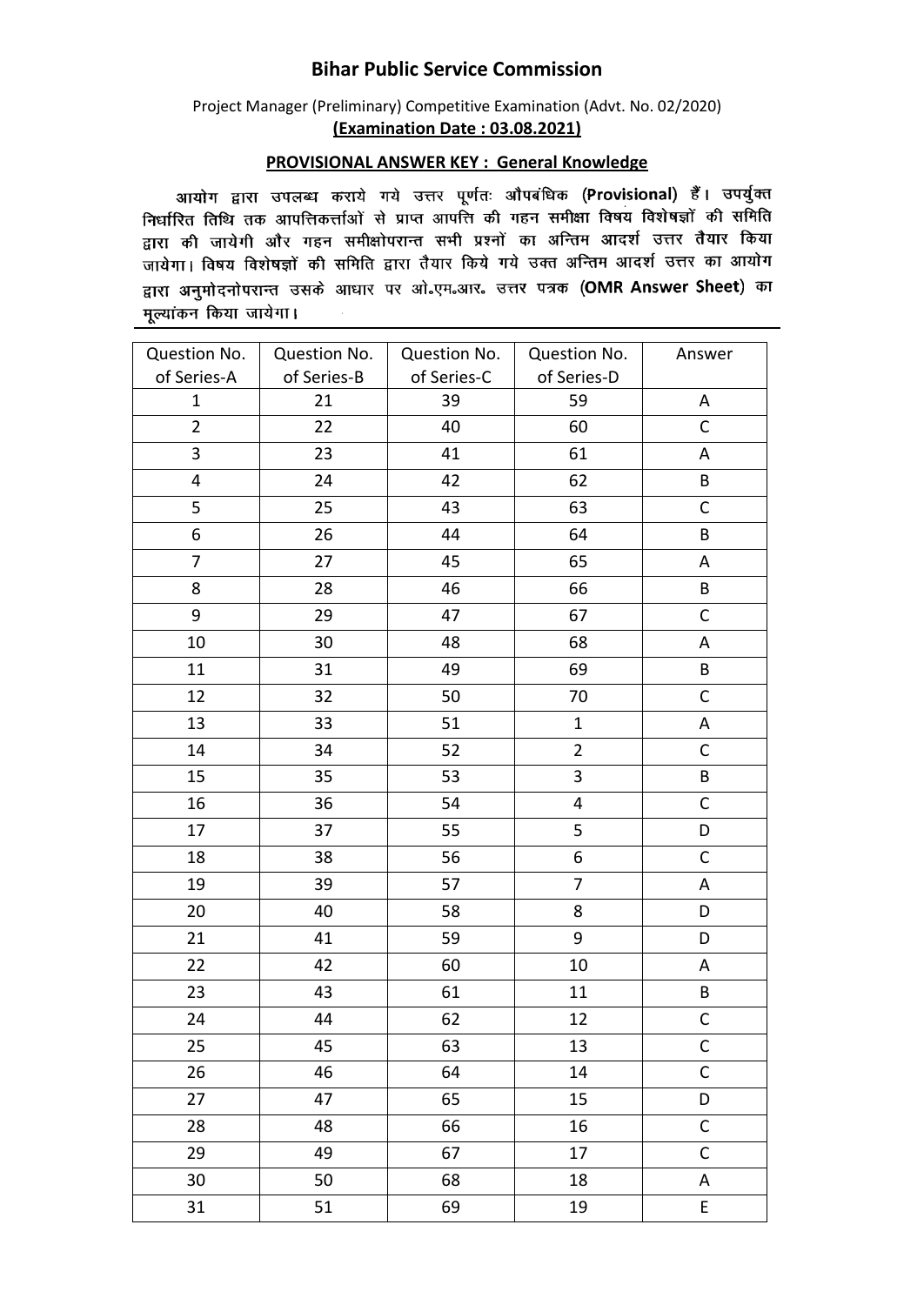| Question No. | Question No.            | Question No.   | Question No. | Answer      |
|--------------|-------------------------|----------------|--------------|-------------|
| of Series-A  | of Series-B             | of Series-C    | of Series-D  |             |
| 32           | 52                      | 70             | 20           | D           |
| 33           | 53                      | $\mathbf{1}$   | 21           | B           |
| 34           | 54                      | $\overline{2}$ | 22           | $\mathsf C$ |
| 35           | 55                      | $\overline{3}$ | 23           | $\mathsf C$ |
| 36           | 56                      | 4              | 24           | E           |
| 37           | 57                      | 5              | 25           | $\mathsf C$ |
| 38           | 58                      | 6              | 26           | D           |
| 39           | 59                      | $\overline{7}$ | 27           | B           |
| 40           | 60                      | 8              | 28           | Α           |
| 41           | 61                      | $9\,$          | 29           | B           |
| 42           | 62                      | 10             | 30           | $\mathsf C$ |
| 43           | 63                      | 11             | 31           | D           |
| 44           | 64                      | 12             | 32           | $\mathsf E$ |
| 45           | 65                      | 13             | 33           | A           |
| 46           | 66                      | 14             | 34           | $\mathsf C$ |
| 47           | 67                      | 15             | 35           | $\sf{B}$    |
| 48           | 68                      | 16             | 36           | $\mathsf E$ |
| 49           | 69                      | 17             | 37           | Α           |
| 50           | 70                      | 18             | 38           | D           |
| 51           | $\mathbf{1}$            | 19             | 39           | $\mathsf C$ |
| 52           | $\overline{2}$          | 20             | 40           | D           |
| 53           | $\overline{3}$          | 21             | 41           | D           |
| 54           | $\overline{\mathbf{4}}$ | 22             | 42           | $\mathsf C$ |
| 55           | 5                       | 23             | 43           | A           |
| 56           | 6                       | 24             | 44           | $\mathsf C$ |
| 57           | $\overline{7}$          | 25             | 45           | $\mathsf E$ |
| 58           | 8                       | 26             | 46           | $\sf{B}$    |
| 59           | 9                       | 27             | 47           | $\mathsf C$ |
| 60           | 10                      | 28             | 48           | D           |
| 61           | $11\,$                  | 29             | 49           | $\sf{B}$    |
| 62           | 12                      | 30             | 50           | $\mathsf E$ |
| 63           | 13                      | 31             | 51           | $\mathsf C$ |
| 64           | 14                      | 32             | 52           | B           |
| 65           | 15                      | 33             | 53           | D           |
| 66           | 16                      | 34             | 54           | D           |
| 67           | 17                      | 35             | 55           | A           |
| 68           | 18                      | 36             | 56           | $\mathsf E$ |
| 69           | 19                      | 37             | 57           | $\sf{B}$    |
| 70           | 20                      | 38             | 58           | Α           |
| 71           | 82                      | 93             | 105          | A           |
| 72           | 83                      | 94             | 106          | B           |
| 73           | 84                      | 95             | 107          | D           |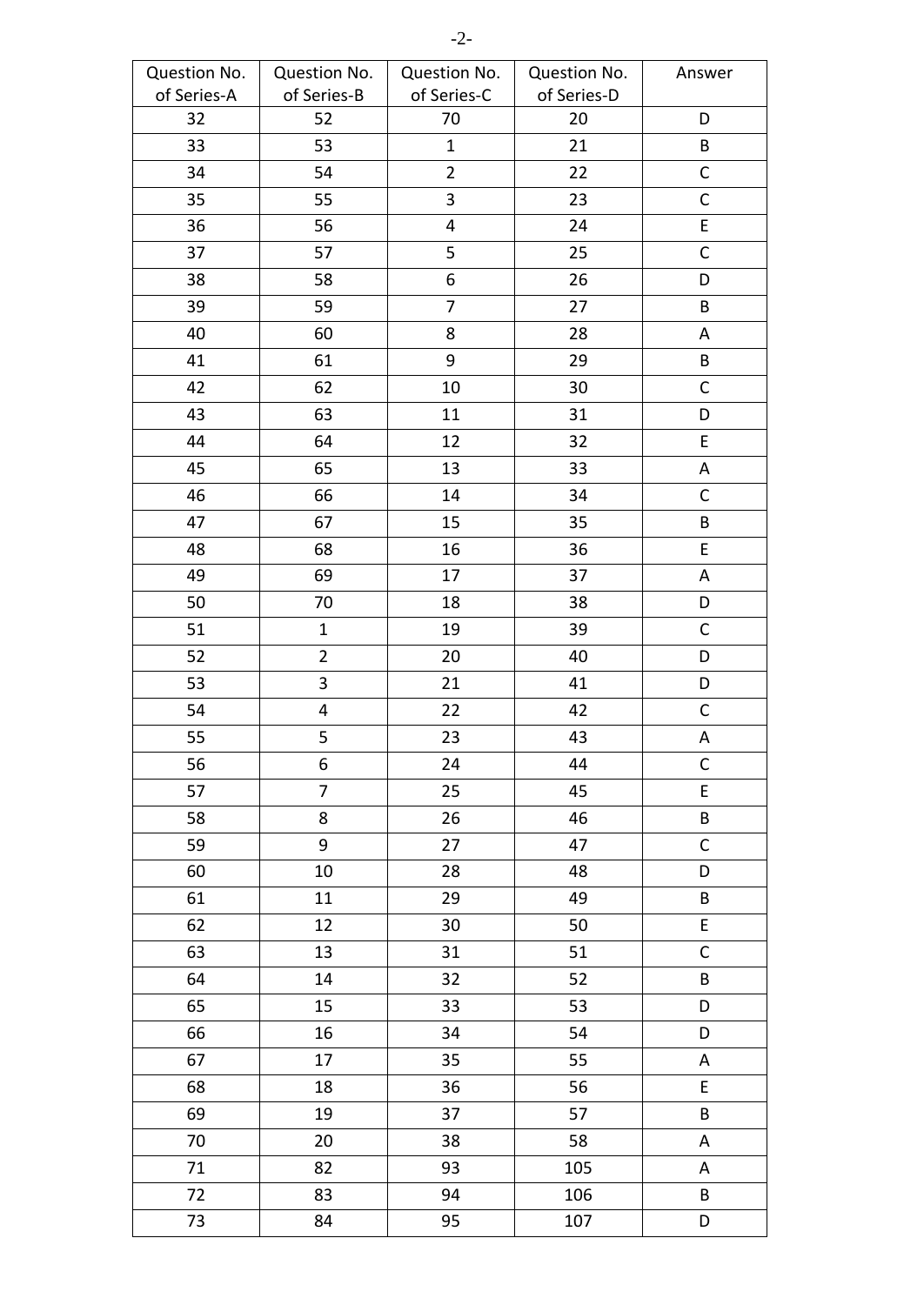| Question No. | Question No. | Question No. | Question No. | Answer       |
|--------------|--------------|--------------|--------------|--------------|
| of Series-A  | of Series-B  | of Series-C  | of Series-D  |              |
| 74           | 85           | 96           | 108          | B            |
| 75           | 86           | 97           | 109          | Α            |
| 76           | 87           | 98           | 110          | B            |
| 77           | 88           | 99           | 71           | A            |
| 78           | 89           | 100          | 72           | A            |
| 79           | 90           | 101          | 73           | D            |
| 80           | 91           | 102          | 74           | B            |
| 81           | 92           | 103          | 75           | $\mathsf C$  |
| 82           | 93           | 104          | 76           | $\mathsf C$  |
| 83           | 94           | 105          | 77           | B            |
| 84           | 95           | 106          | 78           | $\sf{B}$     |
| 85           | 96           | 107          | 79           | $\sf B$      |
| 86           | 97           | 108          | 80           | B            |
| 87           | 98           | 109          | 81           | $\mathsf C$  |
| 88           | 99           | 110          | 82           | B            |
| 89           | 100          | 71           | 83           | B            |
| 90           | 101          | 72           | 84           | $\sf B$      |
| 91           | 102          | 73           | 85           | Α            |
| 92           | 103          | 74           | 86           | A            |
| 93           | 104          | 75           | 87           | D            |
| 94           | 105          | 76           | 88           | $\mathsf C$  |
| 95           | 106          | 77           | 89           | Α            |
| 96           | 107          | 78           | 90           | D            |
| 97           | 108          | 79           | 91           | $\mathsf C$  |
| 98           | 109          | 80           | 92           | D            |
| 99           | 110          | 81           | 93           | E            |
| 100          | 71           | 82           | 94           | D            |
| 101          | 72           | 83           | 95           | A            |
| 102          | 73           | 84           | 96           | E            |
| 103          | 74           | 85           | 97           | $\mathsf{C}$ |
| 104          | 75           | 86           | 98           | A            |
| 105          | 76           | 87           | 99           | D            |
| 106          | 77           | 88           | 100          | A            |
| 107          | 78           | 89           | 101          | A            |
| 108          | 79           | 90           | 102          | A            |
| 109          | 80           | 91           | 103          | A            |
| 110          | 81           | 92           | 104          | B            |
| 111          | 121          | 129          | 139          | D            |
| 112          | 122          | 130          | 140          | D            |
| 113          | 123          | 131          | 141          | $\mathsf{C}$ |
| 114          | 124          | 132          | 142          | B            |
| 115          | 125          | 133          | 143          | A            |